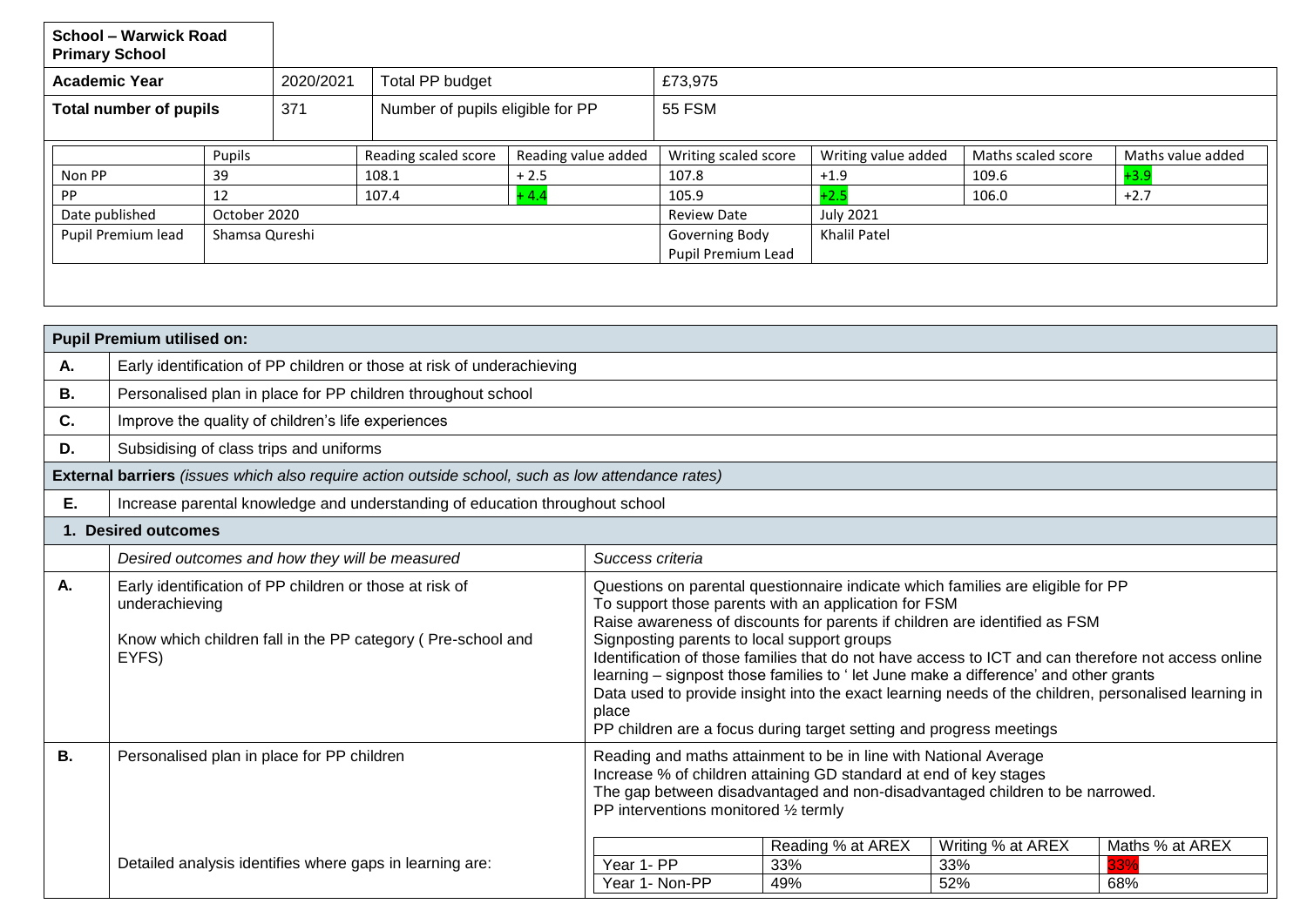|                                                                                                   |                                                                 | Year 2 - PP                                                                                                          | 43%                                                                                          | 71% | 100% |  |  |
|---------------------------------------------------------------------------------------------------|-----------------------------------------------------------------|----------------------------------------------------------------------------------------------------------------------|----------------------------------------------------------------------------------------------|-----|------|--|--|
|                                                                                                   |                                                                 | Year 2 - Non-PP                                                                                                      | 56%                                                                                          | 59% | 67%  |  |  |
|                                                                                                   |                                                                 | Year 3 - PP                                                                                                          | 67%                                                                                          | 33% | 33%  |  |  |
|                                                                                                   |                                                                 | Year 3- Non PP                                                                                                       | 80%                                                                                          | 61% | 66%  |  |  |
|                                                                                                   |                                                                 | Year 4 - PP                                                                                                          | 44%                                                                                          | 67% | 22%  |  |  |
|                                                                                                   |                                                                 | Year 4 - Non PP                                                                                                      | 62%                                                                                          | 62% | 24%  |  |  |
|                                                                                                   |                                                                 | Year $5 - PP$                                                                                                        | 83%                                                                                          | 83% | 33%  |  |  |
|                                                                                                   |                                                                 | Year 5 - Non PP                                                                                                      | 65%                                                                                          | 76% | 28%  |  |  |
|                                                                                                   |                                                                 | Year $6 - PP$                                                                                                        | 63%                                                                                          | 75% | 25%  |  |  |
|                                                                                                   |                                                                 | Year 6- Non PP                                                                                                       | 59%                                                                                          | 59% | 44%  |  |  |
|                                                                                                   |                                                                 |                                                                                                                      | Table above highlighted in red signifies the largest gap                                     |     |      |  |  |
|                                                                                                   |                                                                 | Gap between PP and non-PP should narrow with QFT; in addition the following support will be put                      |                                                                                              |     |      |  |  |
|                                                                                                   |                                                                 | in place.                                                                                                            |                                                                                              |     |      |  |  |
|                                                                                                   |                                                                 |                                                                                                                      |                                                                                              |     |      |  |  |
|                                                                                                   |                                                                 | Reading                                                                                                              |                                                                                              |     |      |  |  |
|                                                                                                   |                                                                 | Additional phonics intervention groups                                                                               |                                                                                              |     |      |  |  |
|                                                                                                   | 1-1 reading                                                     |                                                                                                                      |                                                                                              |     |      |  |  |
|                                                                                                   |                                                                 | Participation in the Better Reading Programme                                                                        |                                                                                              |     |      |  |  |
|                                                                                                   |                                                                 | Additional guided reading sessions for Y4 pupils                                                                     |                                                                                              |     |      |  |  |
|                                                                                                   |                                                                 |                                                                                                                      |                                                                                              |     |      |  |  |
|                                                                                                   |                                                                 | Writing                                                                                                              |                                                                                              |     |      |  |  |
|                                                                                                   |                                                                 | Y3 PP to receive additional writing sessions during PM sessions                                                      |                                                                                              |     |      |  |  |
|                                                                                                   |                                                                 | Pre and post intervention                                                                                            |                                                                                              |     |      |  |  |
|                                                                                                   |                                                                 | Maths                                                                                                                |                                                                                              |     |      |  |  |
|                                                                                                   |                                                                 |                                                                                                                      |                                                                                              |     |      |  |  |
|                                                                                                   |                                                                 | Y1 - additional access to continuous provision<br>KS2 - external 1-1 support to fill the gaps missed during lockdown |                                                                                              |     |      |  |  |
|                                                                                                   |                                                                 | Online resources purchased - mathletics and purple mash                                                              |                                                                                              |     |      |  |  |
|                                                                                                   |                                                                 | Pre and post interventions in place in maths                                                                         |                                                                                              |     |      |  |  |
|                                                                                                   |                                                                 |                                                                                                                      |                                                                                              |     |      |  |  |
| C.                                                                                                | Improve the quality of children's life experiences              | Increasing the number of trips/visitors/after school clubs and community events including                            |                                                                                              |     |      |  |  |
|                                                                                                   |                                                                 | provision to holiday clubs.                                                                                          |                                                                                              |     |      |  |  |
|                                                                                                   |                                                                 | Monitor PP children's attendance to clubs                                                                            |                                                                                              |     |      |  |  |
|                                                                                                   |                                                                 |                                                                                                                      | Investigate further reduction with cost of school trips                                      |     |      |  |  |
| D.                                                                                                | Increase the number of opportunities for pre-school children to |                                                                                                                      | Attendance at toddler sessions is consistently high                                          |     |      |  |  |
|                                                                                                   | participate in and gain pre-school experiences.                 |                                                                                                                      | Sign post parents to events held through BBest                                               |     |      |  |  |
| External barriers (issues which also require action outside school, such as low attendance rates) |                                                                 |                                                                                                                      |                                                                                              |     |      |  |  |
| Ε.                                                                                                | Increase parental knowledge and understanding of education.     | Parental workshops target PP families                                                                                |                                                                                              |     |      |  |  |
|                                                                                                   |                                                                 |                                                                                                                      | Information shared on how to improve knowledge and understanding of education.               |     |      |  |  |
|                                                                                                   |                                                                 | Parental visits organised through Parent Forum to further education providers                                        |                                                                                              |     |      |  |  |
|                                                                                                   |                                                                 | Target PP families for parent courses                                                                                |                                                                                              |     |      |  |  |
|                                                                                                   |                                                                 |                                                                                                                      | Parent forum meetings run termly and coincide with 'Children and Families' Governors meeting |     |      |  |  |
|                                                                                                   |                                                                 | EYFS reading workshops                                                                                               |                                                                                              |     |      |  |  |
|                                                                                                   |                                                                 |                                                                                                                      |                                                                                              |     |      |  |  |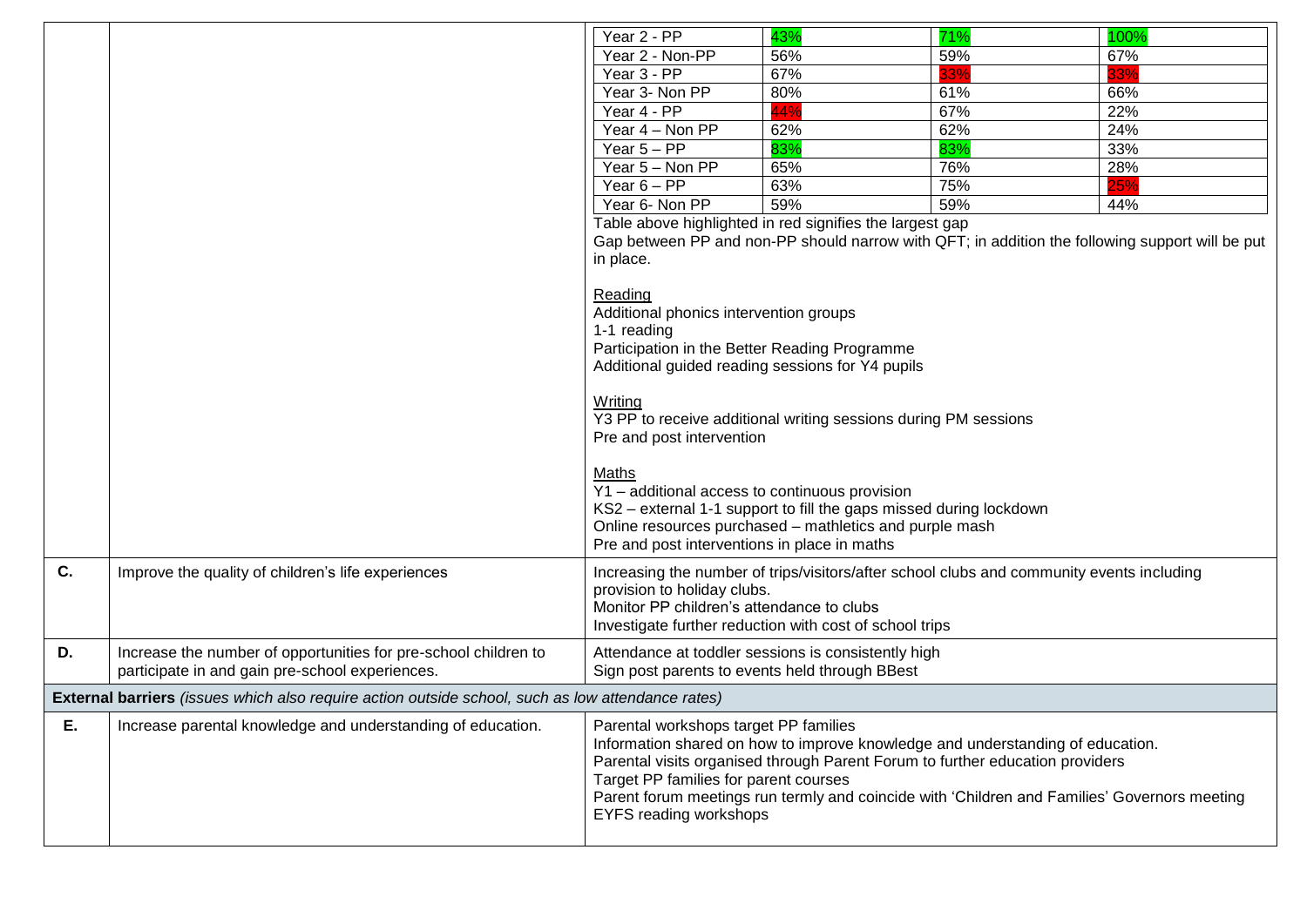| 2. Planned expenditure                                                                                                                                                                      |                                                                                                                                                                                                                                                                                                              |                                                                                                                                                                                                                                                                                                                                                                                                                                                                                                                                                |                                                                                                                                                                                                                |                                                |                             |                              |  |
|---------------------------------------------------------------------------------------------------------------------------------------------------------------------------------------------|--------------------------------------------------------------------------------------------------------------------------------------------------------------------------------------------------------------------------------------------------------------------------------------------------------------|------------------------------------------------------------------------------------------------------------------------------------------------------------------------------------------------------------------------------------------------------------------------------------------------------------------------------------------------------------------------------------------------------------------------------------------------------------------------------------------------------------------------------------------------|----------------------------------------------------------------------------------------------------------------------------------------------------------------------------------------------------------------|------------------------------------------------|-----------------------------|------------------------------|--|
| Academic year                                                                                                                                                                               | 2020-2021                                                                                                                                                                                                                                                                                                    |                                                                                                                                                                                                                                                                                                                                                                                                                                                                                                                                                |                                                                                                                                                                                                                |                                                |                             |                              |  |
| The three headings below enable schools to demonstrate how they are using the pupil premium to improve classroom pedagogy, provide targeted<br>support and support whole school strategies. |                                                                                                                                                                                                                                                                                                              |                                                                                                                                                                                                                                                                                                                                                                                                                                                                                                                                                |                                                                                                                                                                                                                |                                                |                             |                              |  |
| <b>Targeted support for PP children</b>                                                                                                                                                     |                                                                                                                                                                                                                                                                                                              |                                                                                                                                                                                                                                                                                                                                                                                                                                                                                                                                                |                                                                                                                                                                                                                |                                                |                             |                              |  |
| <b>Desired outcome</b>                                                                                                                                                                      | Chosen action /<br>approach                                                                                                                                                                                                                                                                                  | What is the evidence and rationale<br>for this choice?                                                                                                                                                                                                                                                                                                                                                                                                                                                                                         | How will you ensure<br>it is implemented<br>well?                                                                                                                                                              | <b>Staff lead</b>                              | <b>Estimated</b><br>Cost(E) | <b>Review</b><br><b>Date</b> |  |
| Early identification of<br>PP children or those at<br>risk of underachieving                                                                                                                | Questionnaires<br>Identify siblings in<br>school<br>Raise profile of PP<br>benefits in school &<br>the food vouchers<br>which are available to<br>FSM families in non-<br>term time and free<br>milk                                                                                                         | Data over the last few years indicates<br>$\bullet$<br>that we have fewer families applying for<br>funding until children are in KS2 due to<br>universal free school meals in KS1                                                                                                                                                                                                                                                                                                                                                              | Meeting with EYFS<br>$\bullet$<br>lead<br>$\bullet$<br>School office working<br>with parents to help<br>them to apply online<br>SLT to monitor actions                                                         | S Qureshi<br>M.Dixon<br>K. Darby<br>S.Mayfield | 683                         | Termly<br><b>July 2021</b>   |  |
| Personalised plan in<br>place for PP children<br>Detailed analysis<br>identifies where gaps<br>in learning are:                                                                             | ETAs to deliver high<br>$\bullet$<br>quality intervention.<br>Investment into high<br>quality texts for<br>children (Power of<br>Reading).<br>Investment in<br>concrete maths<br>resources.<br>Smaller class sizes.<br>$\bullet$<br>Pupil premium plans<br>$\bullet$<br>to have clear and<br>concise actions | There will be greater consistency in the<br>quality of teaching and learning that is<br>taking place across the school.<br>ETAs will deliver high quality<br>intervention (Success at Arithmetic;<br>Better Reading Partners; Precision<br>teaching; etc) across school in order to<br>narrow the gap.<br>Smaller pupil to staff ratio allowing for<br>tailored input and feedback. This will<br>allow for children who are not making<br>the expected progress to be targeted.<br>Training on SMART targets delivered by<br>SEND specialists. | Monitoring and<br>$\bullet$<br>Evaluation<br><b>Lesson Observations</b><br>$\bullet$<br>Learning Walks<br>$\bullet$<br><b>Work Trawls</b><br>$\bullet$<br>$\bullet$<br><b>Pupil Progress</b><br>Meetings: Data | S. Qureshi<br>L. Rayner<br>S. Mayfield         | 74,135                      | Termly<br><b>July 2021</b>   |  |
| Improve the quality of<br>children's life<br>experiences                                                                                                                                    | All children on PP are<br>entitled to subsidised<br>trip and residential<br>costs.<br>Increase the number<br>of trips/visitors/after<br>school clubs and<br>community events,                                                                                                                                | Reduced costs enable more pupils to attend<br>trips and residential trips.                                                                                                                                                                                                                                                                                                                                                                                                                                                                     | Attendance registers<br>$\bullet$<br>for trips/after school<br>clubs/community<br>events<br>Trips planned to enrich<br>$\bullet$<br>learning opportunities<br>e.g. theatre trips,                              | K. Darby<br>S. Qureshi<br>S.Mayfield           | 1,021                       | <b>July 2021</b>             |  |